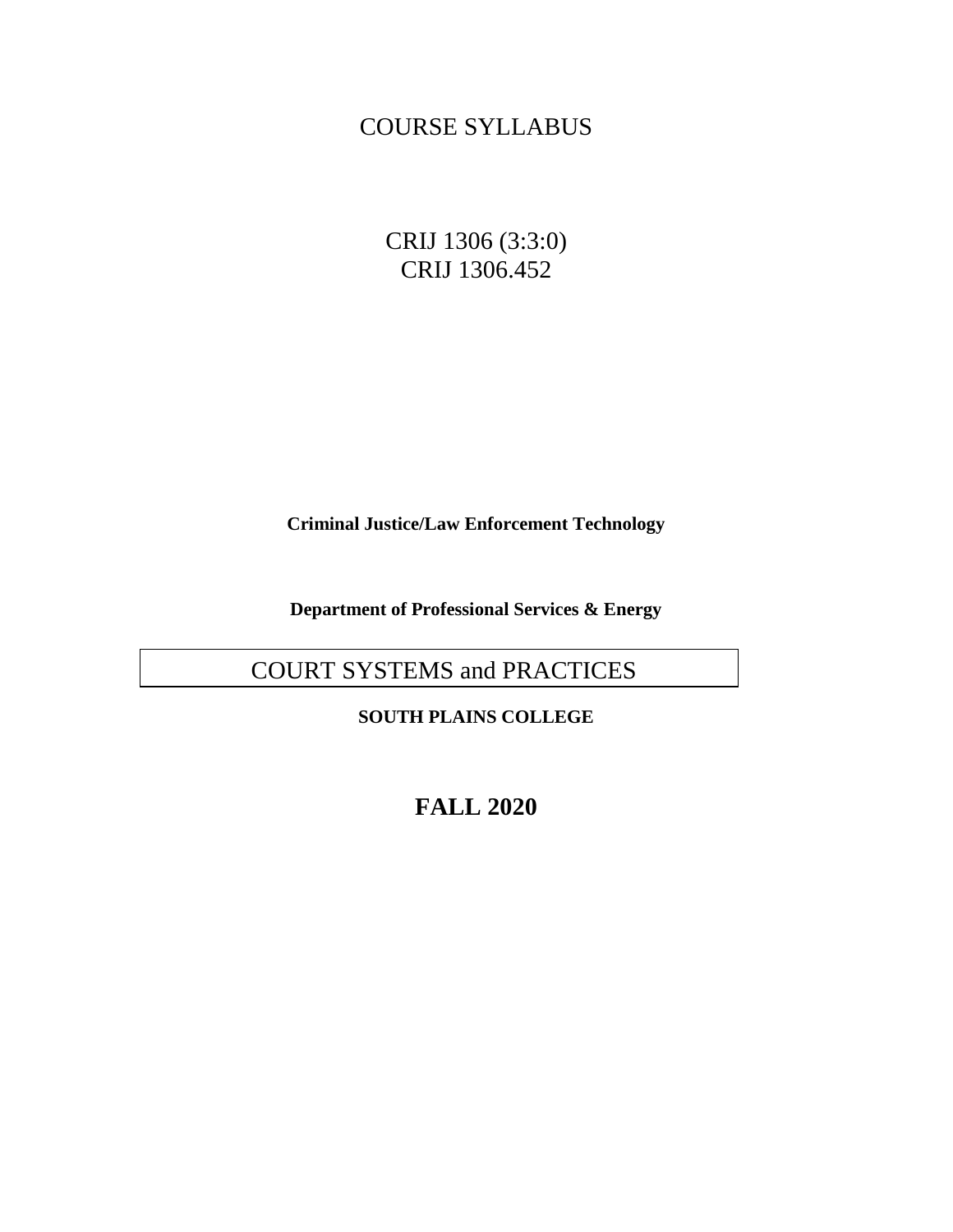| $\alpha$ <i>u</i>                                                  | Levenand, Texas Reese Center 41 Omnie                                                                |
|--------------------------------------------------------------------|------------------------------------------------------------------------------------------------------|
|                                                                    | <b>COURSE SYLLABUS</b>                                                                               |
|                                                                    | <b>COURSE TITLE:</b> CRIJ 1306 Court Systems and Practices                                           |
| <b>INSTRUCTOR:</b>                                                 | <b>Kenton J. Burns</b>                                                                               |
| <b>OFFICE LOCATION:</b><br><b>PHONE:</b><br>E-MAIL:<br><b>FAX:</b> | Office Number: LE105<br><b>Levelland Campus</b><br>$(806)$ 716-2357<br>kburns@southplainscollege.edu |
| <b>OFFICE HOURS:</b>                                               | Posted on office door; hours are:<br>Fri.<br>Thurs.<br>Tues.<br>Wed.<br>Mon.                         |

**Campus: \_\_\_\_\_\_**Levelland, Texas \_\_\_\_\_Reese Center \_\_\_\_X\_\_ Online

#### I. GENERAL COURSE INFORMATION:

**VISION: DREAMS PRECEDE REALITIES**

A. Course Description: This course examines the history, traditions, and philosophy underlying our system of justice as it played out in the criminal court. It focuses on the prosecutors, judges, defense attorneys, and jurors who are involved in the daily decisions about guilt or innocence, probation or prison. In addition, civil law, civil process and civil court practices are addressed.

## II. GENERAL COURSE REQUIREMENTS:

- A. Course Competencies: Upon successful completion of this course, each student will have demonstrated through comprehensive examinations, with a score of 70% or better, a competent understanding of specific elements listed in objective required in this course. Any motor skill competency will meet minimum course evaluations and receive a Pass/Fail grade.
- B. Academic Integrity: It is the goal of the SPC Law Enforcement faculty to foster a spirit of complete honesty and a high standard of integrity in education and training endeavors. It is a serious offense for any student to presents as his or her own work that he or she has not honestly performed; such action renders the offender liable to serious consequences that may include suspension from the academy. Students should refer to the SPC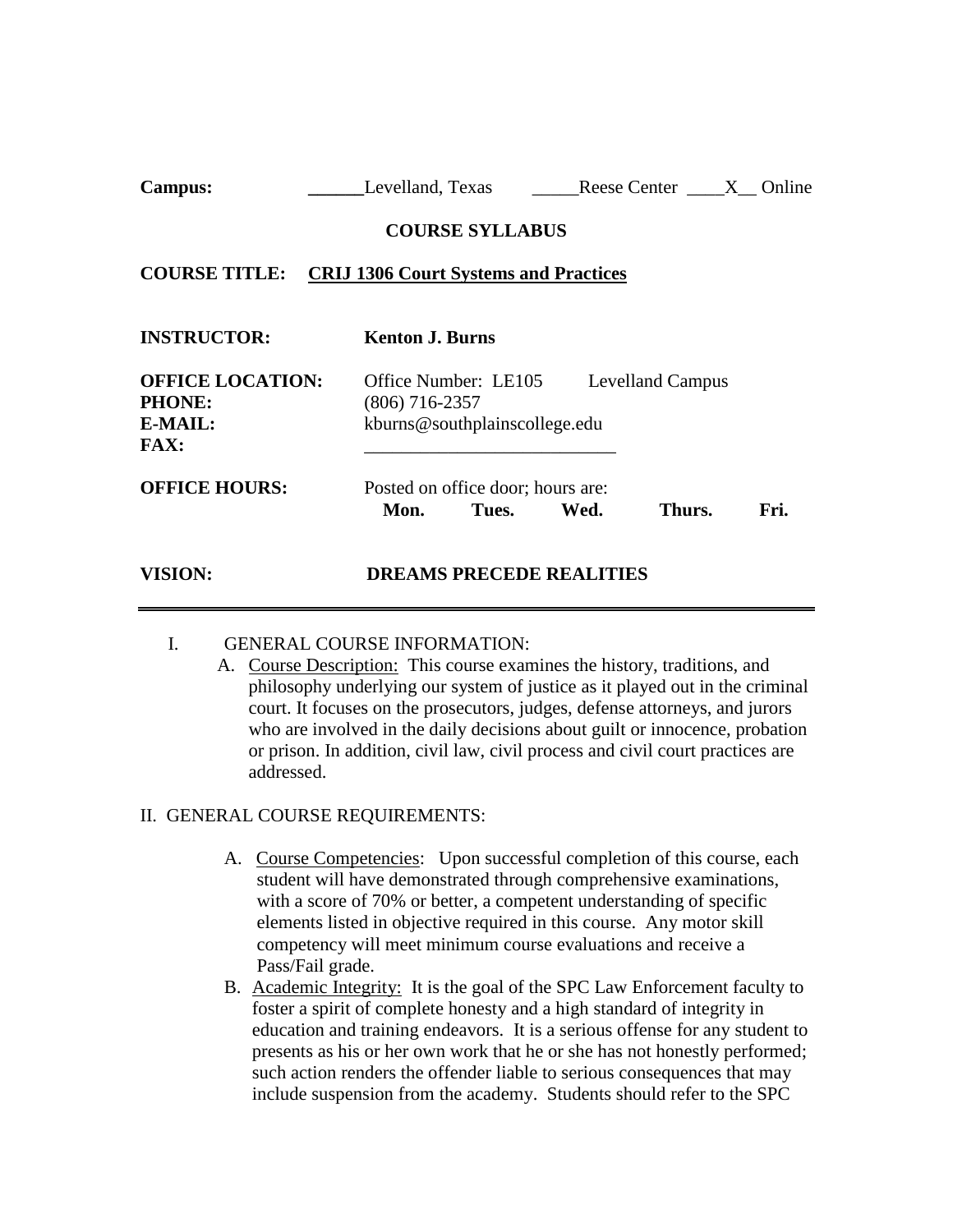General Catalog policy regarding consequences for cheating and plagiarism. (See "Academic Integrity" as well as "Student Conduct" sections in the college catalog.) In some instances, working with other students is encouraged for some assignments and meets SCANS Competencies C-9 through C-14. If any student has a question as to whether he or she may work with other students on any assignments, SEEK GUIDANCE FROM THE INSTRUCTOR to ascertain whether or not the student is in compliance with course guidelines.

C. Verification of Workplace Competencies. Successful completion of this course meets one of the TCLEOSE mandated requirements that permit a student to take the state License Examination to be a Texas Peace Officer. A student who successfully passes the state's examination does not become a peace officer until he or she is employed by an official law enforcement/criminal justice organization empowered to commission a peace officer in the state of Texas. Successful passing score on the state licensure examination is one of many employment criteria that permit a person to seek employment with law enforcement agencies.

D.

Class Attendance. Students are expected to attend all classes in order to be successful in a course. The student may be administratively withdrawn from the course when absences become excessive as defined in the course syllabus.

When an unavoidable reason for class absence arises, such as illness, an official trip authorized by the college or an official activity, the instructor may permit the student to make up work missed. It is the student's responsibility to complete work missed within a reasonable period of time as determined by the instructor. Students are officially enrolled in all courses for which they pay tuition and fees at the time of registration. Should a student, for any reason, delay in reporting to a class after official enrollment, absences will be attributed to the student from the first class meeting.

Students who enroll in a course but have "Never Attended" by the official census date, as reported by the faculty member, will be administratively dropped by the Office of Admissions and Records. A student who does not meet the attendance requirements of a class as stated in the course syllabus and does not officially withdraw from that course by the official census date of the semester, may be administratively withdrawn from that course and receive a grade of "X" or "F" as determined by the instructor. Instructors are responsible for clearly stating their administrative drop policy in the course syllabus, and it is the student's responsibility to be aware of that policy.

It is the student's responsibility to verify administrative drops for excessive absences through MySPC using his or her student online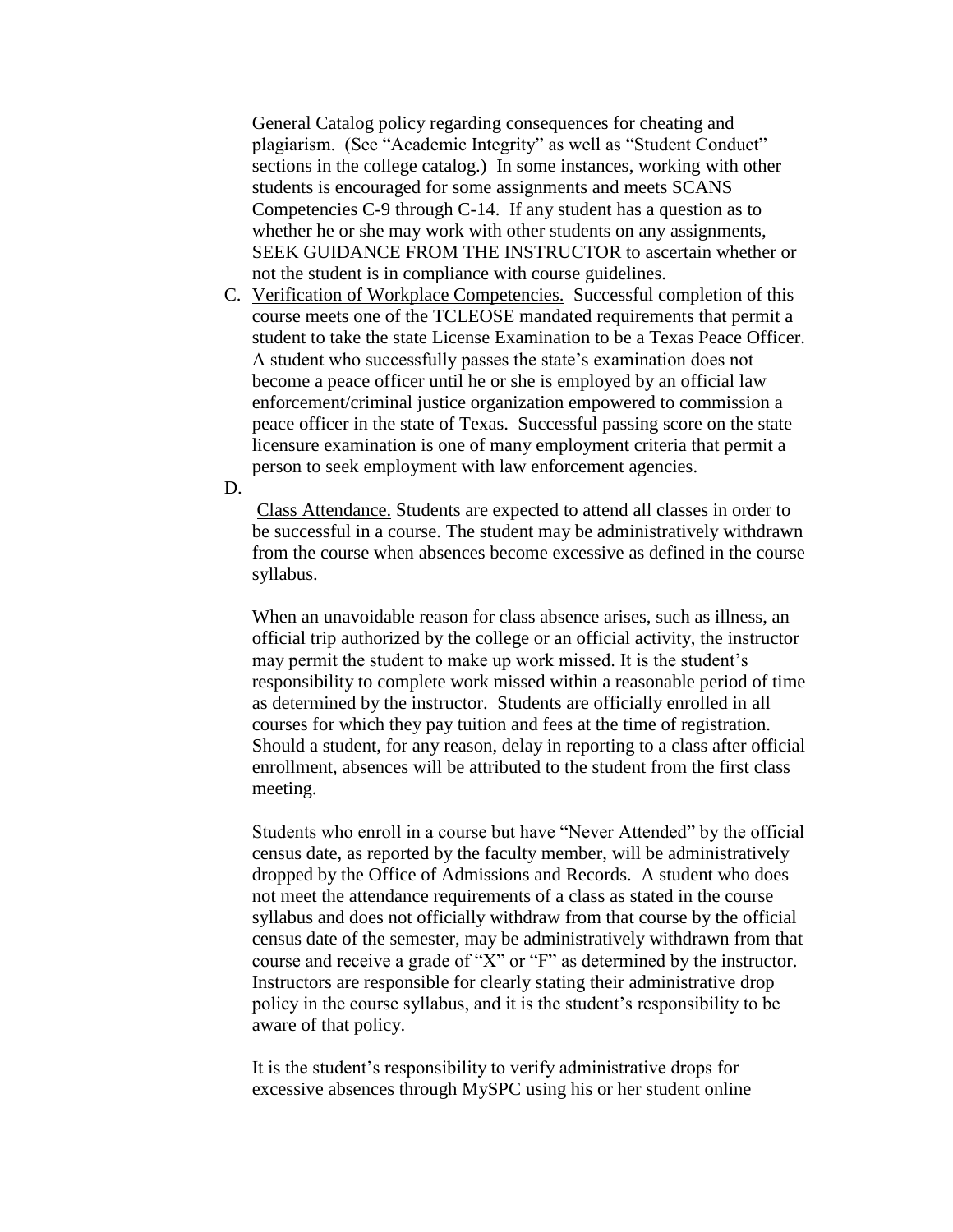account. Students must attend and/or participate in all classes for which financial aid is awarded. If it is determined that a student is awarded financial aid for a class or classes in which the student never attended or participated, the financial aid award will be adjusted in accordance with the classes in which the student did attend/participate and the Student will owe any balance resulting from the adjustment.

- E. Assignment Policy: All required work must be turned in "on-time" in order that the student may benefit from the corrections and study for future examinations. Assigned outside work is DUE ON THE CLASS PERIOD ASSIGNED BY THE INSTRUCTOR. Late work generally is not acceptable; however, special consideration is subject to instructor discretion for exceptional circumstances. The instructor has sole discretion whether the exception is cleared and whether or not the makeup work is acceptable.
- F.

Students with disabilities, including but not limited to physical, psychiatric, or learning disabilities, who wish to request accommodations in this class should notify the Disability Services Office early in the semester so that the appropriate arrangements may be made. In accordance with federal law, a student requesting accommodations must provide acceptable documentation of his/her disability to the Disability Services Office. For more information, call or visit the Disability Services Office through the Guidance and Counseling Centers at Reese Center (Building 8) [716-4606,](tel:716-4606) or Levelland (Student Services Building) [716-2577.](tel:716-2577)

G. Diversity Statement: Instructors in the program will establish and support an environment that values and nurtures individual and group differences and encourage engagement and interaction. Understanding and respecting multiple experiences and perspectives will serve to challenge and stimulate all of us to learn about others, about the larger world and about ourselves. Promoting diversity and intellectual exchange will not only mirror society as it is, but also model society as it should and can be so that each person may live in harmony with others.

#### H. **4.1.1.4 Title IX Pregnancy Accommodations Statement**

If you are pregnant, or have given birth within six months, Under Title IX you have a right to reasonable accommodations to help continue your education. To activate accommodations you must submit a Title IX pregnancy accommodations request, along with specific medical documentation, to the Director of Health and Wellness. Once approved, notification will be sent to the student and instructors. It is the student's responsibility to work with the instructor to arrange accommodations. Contact Chris Straface, Director of Health and Wellness at 806-716-2362 or email [cstraface@southplainscollege.edu](mailto:cstraface@southplainscollege.edu) for assistance.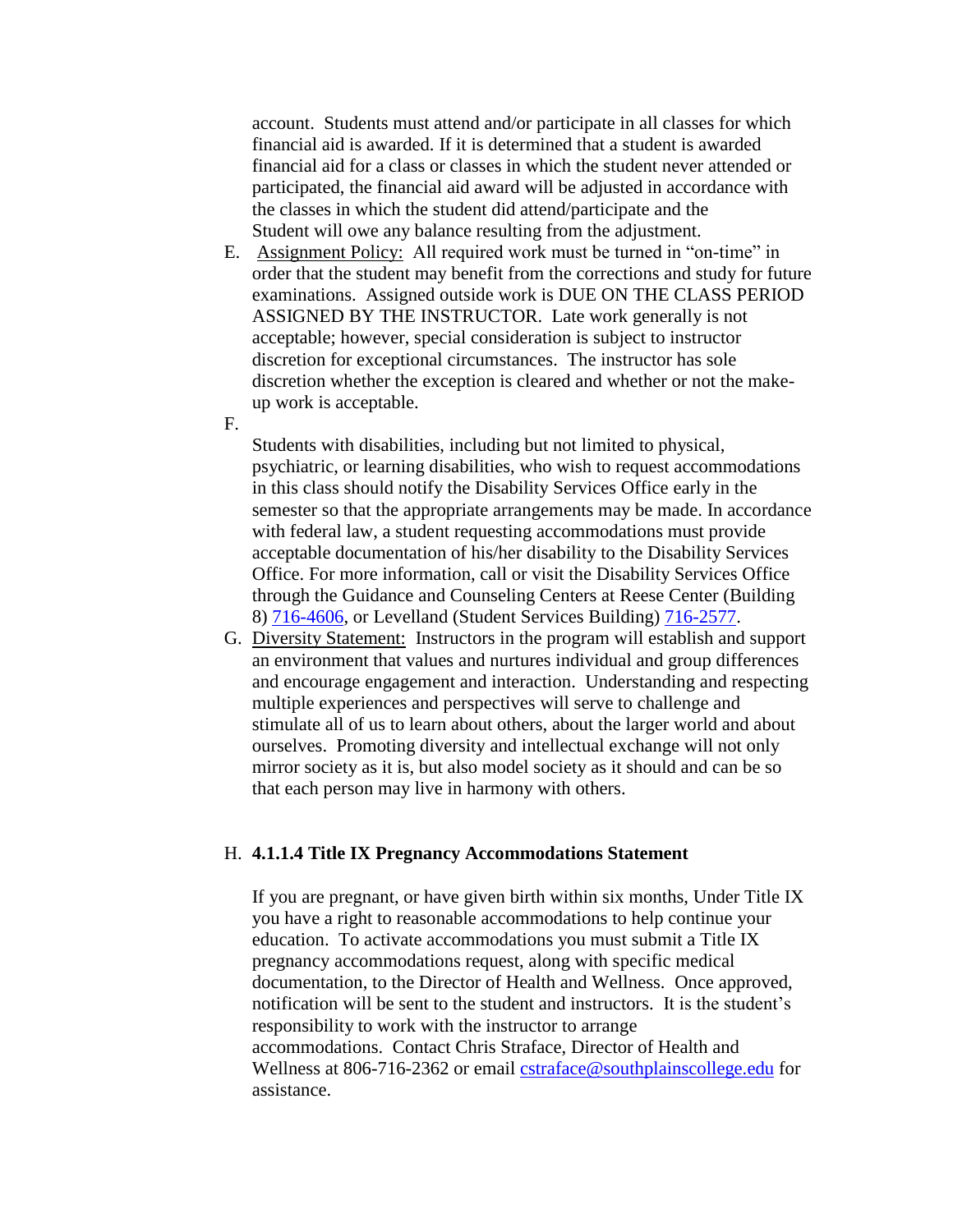- I. *South Plains College permits the lawful carry of concealed handguns in accordance with Texas state law, and Texas Senate Bill 11. Individuals possessing a valid License to Carry permit, or the formerly issued Concealed Handgun License, may carry a concealed handgun at all campus locations except for the following.*
- • *Natatorium*

*For a complete list of campus carry exclusions zones by event, please visit* **<http://www.southplainscollege.edu/campuscarry.php>**

## III. SPECIFIC COURSE/INSTRUCTOR REQUIREMENTS:

B. Grading Policy/Procedures/or Other Methods of Evaluation: An accumulative point system will be utilized to determine the final grade that the student will receive for the class.

The course instructor will give the class specific information of allocation of points and or requirements for course grades.

| $*3$ Major Exams @ 100 points each = 300 points |            |
|-------------------------------------------------|------------|
| Discussions (4) $\omega$ 25 points each =       | 100 points |
|                                                 |            |
|                                                 |            |
|                                                 |            |

Total Points Possible…….…………. 600 points

\*Make-up tests may be administered at the discretion of the instructor; students are expected to be present and prepared for all announced examinations.

\*\* Final Examination is required for all students.

### GRADING GUIDELINE:

| <b>Total Points Accumulated</b> |  | <b>Grade Earned</b> |
|---------------------------------|--|---------------------|
| 540 to 600 points               |  | А                   |
| 480 to 539 points               |  | В                   |
| 420 to 479 points               |  | C                   |
| 360 to 419 points               |  | Ð                   |
| 359 or fewer                    |  | F                   |

C. Textbook and Other Materials: Courts and Criminal Justice in America Authors: Siegel, Schmalleger & Worrall. Publisher: Prentice Hall